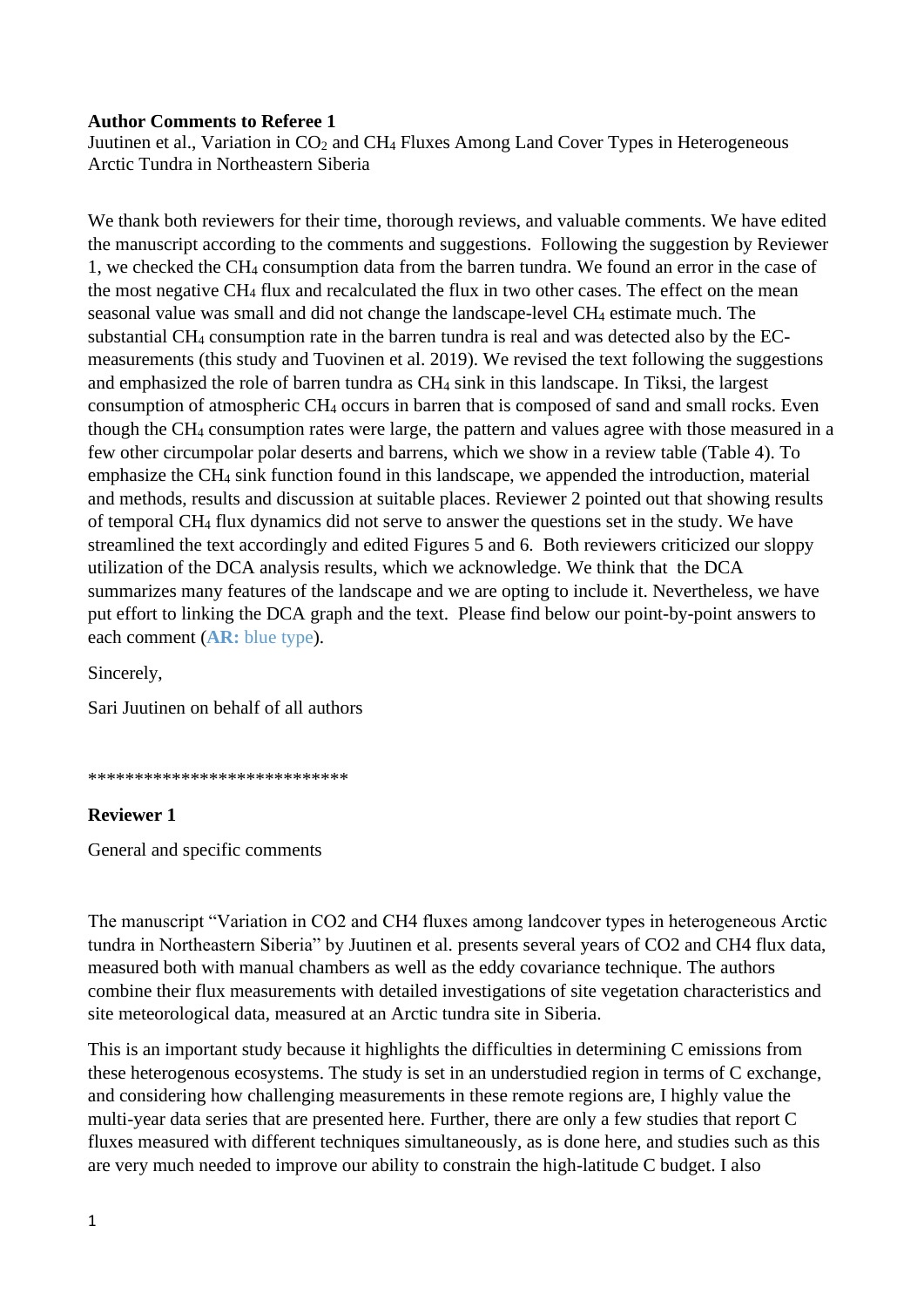appreciate the detailed and thorough vegetation analyses performed in this study to accurately determine LAI and linking vegetation characteristics to fluxes.

I have a couple of comments that I encourage the authors to address before publication.

1) I suggest adding a few sentences discussing the possible reasons for the observed differences between manual chamber and eddy covariance estimates observed here

**AR**: The two estimates give similar trends. Differences in the magnitudes most likely arise from the small number of the chamber measurement plots and accuracy of the LCT map. We have speculated this in the discussion.

2) Please add a short explanation of high- vs. low affinity methane oxidation as well as of barrens for the general benefit of the reader (lines 78-80). Barren tundra surfaces can be quite different from each other (rocky surface with thin or absent organic layer/polar deserts, or eroding surfaces in more organic-rich areas, peatlands). Would be good to know which type the authors refer to here, and if CH4 uptake occurs from all barren surfaces or some ecosystem types in particular. Similarly with high-affinity methane oxidation: CH4 oxidation in high vs low CH4 environments (low- vs. high affinity methanotrophy) are important concepts for this study looking at contributions from wet vs dry tundra, so they should be adequately addressed in the introduction if mentioned.

**AR:** This is an important comment. We have improved the site description and the different CH<sup>4</sup> consumption concepts and the importance of the consumption overall in the introduction and elsewhere in the text.

3) The measured CH4 uptake rates seem rather high, especially some of the maximum values presented in Fig. 5 for lichen tundra. I consider the observed large contribution as a CH4 sink of this landcover class to the regional CH4 balance an important finding and agree it is important to highlight this in this study as the authors have done. However, I am skeptical of these very large flux rates that seem to be one order of magnitude larger than what has been reported previously (references below). Since this is a potentially important message of the manuscript, I would suggest the authors double check the slopes used for calculating manual chamber fluxes and start point gas concentrations, and afterwards re-evaluate if the reported 10% offset of CH4 emissions by CH4 consumption is accurate.

Looking at Fig. 5, the maximum CH4 uptake goes as low as -0.1 mmol CH4 m-2 h-1. If my conversion is correct, this corresponds to -39 mg m-2 d-1. This would seem like an unreasonable large flux to me, considering diffusion constraints of atmospheric CH4 into soils. I recommend the authors double-check at least these large uptake rates, as they may substantially distort the mean.

- Are these manual chamber measurements (flux calculation based on only a few data points and lower accuracy when measuring with GC) or were these fluxes measured with the LGR?

- what was the initial concentration at the start of the measurement/starting point of the selected slope? Did the authors check these concentrations were close to ambient? Otherwise, a starting concentration above ambient after chamber placements may not yield realistic flux estimates.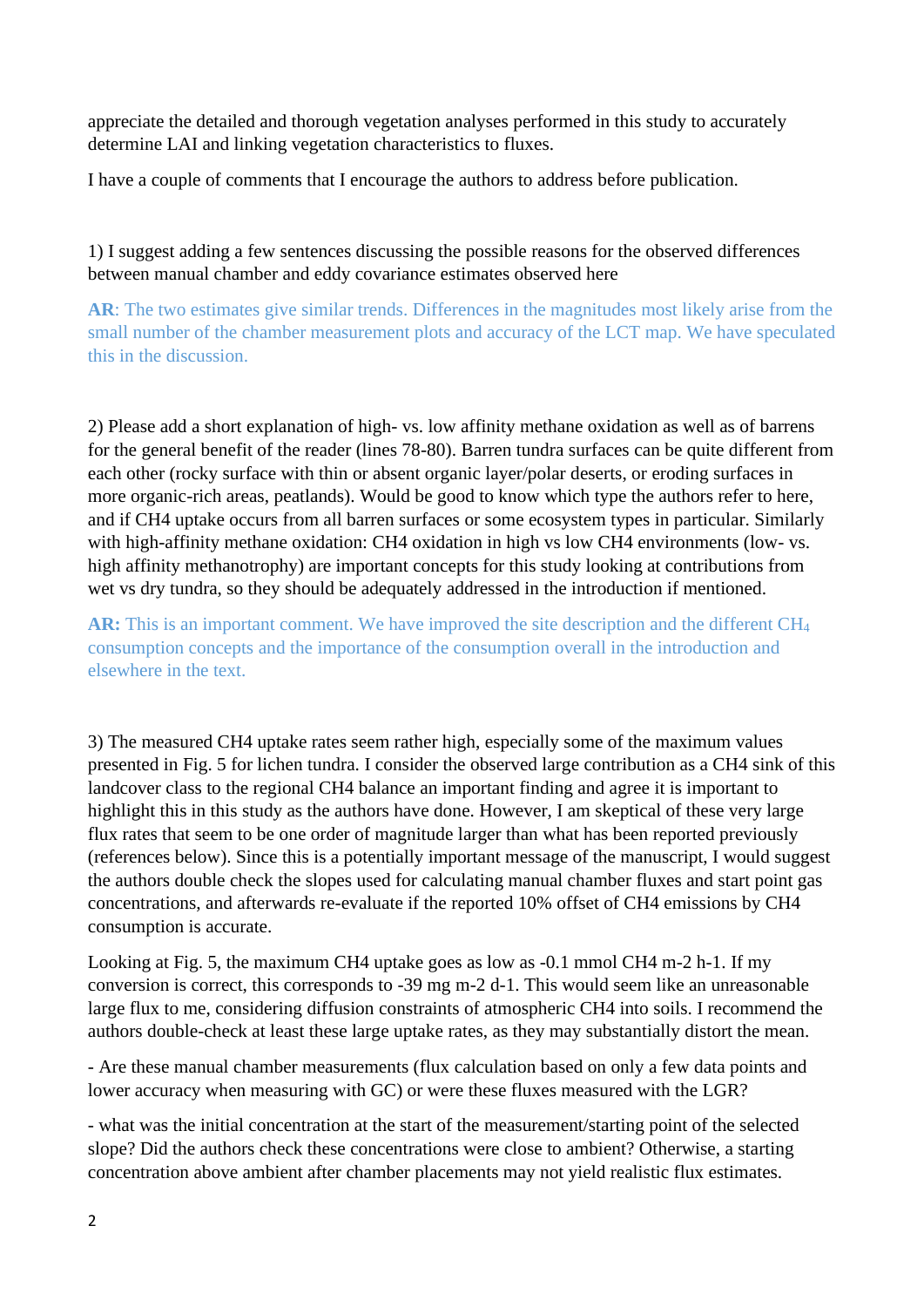- what was the minimum number of points included, e.g. for manual sampling with 4 time points, were always for points used for determining the flux or even less?

- Reported EC values are in the same range. Is the closed-path eddy covariance instrument that was used reliable for low concentration (below ambient) measurements, or do these concentrations have to be taken with a grain of salt? Any issues with instrument noise for the low end of fluxes?

Compared to CH4 uptake reported from northern soils (Arctic + boreal) these values would appear one order of magnitude larger than could be expected. In lines 499-502 the authors compare their fluxes (mean: 0.02 mmol m-2 h-1, max 0.1 mmol m-2 h-1) to CH4 uptake rates determined at similar sites which were about one order of magnitude smaller (0.005-0.01 mmol from bare ground, 0.003-0.004 mmol m-2 h-1, ref D-Imperio et al. 2017), and are in the range of what has been reported from Arctic-boreal synthesis studies on CH4 fluxes from a large number of sites. I suggest comparing with some of these studies, for example the following references:

Kuhn, M. A., Varner, R. K., Bastviken, D., Crill, P., MacIntyre, S., Turetsky, M., ... & Olefeldt, D. (2021). BAWLD-CH 4: A Comprehensive Dataset of Methane Fluxes from Boreal and Arctic Ecosystems. Earth System Science Data Discussions, 1-56.

Bartlett, K. B., & Harriss, R. C. (1993). Review and assessment of methane emissions from wetlands. Chemosphere, 26(1-4), 261-320.

E.g., Bartlett&Harriss report that CH4 uptake from these ecosystems is generally < -2 mg CH m-2 d-1 on average, and the more recent synthesis by Kuhn et al. report uptake in the range of -1.1 - - 0.17 mg CH4 m-2 d-1.

**AR**: The large consumption rates occurred in schist-like rocky surface with negligible organic matter (Fig 1 below). We checked the outlier data point (the most negative value) and found a typing error. In two other cases we recalculated the flux using a longer closure period and the effect of initial high flux after the closure evened out. We opted for the more conservative estimate in these cases. Most of the data were measured using the LGR analyzer, and we show below (and in the ms appendix) examples of chamber concentration time series (Fig. 2 below). The precision of the instrument is sufficient to detect small fluxes, and there are more than 60 data points per a closure. The starting concentrations were checked and confirmed to be ambient. The mean flux for the barren decreased after recalculating the three highest fluxes, but the consumption rate of the barren surface remains high. Consequently, the estimate of total CH<sup>4</sup> consumption relative to the emissions in the landscape decreased, and the resulting shares of CH<sup>4</sup> flux in barren and all the consuming LCTs were 6% and 8%, respectively, of the emissions. Tables and figures are corrected accordingly. Overall, the large consumption of CH<sup>4</sup> was evident and was also detected by the EC measurements. That is shown in Fig. 7f, and also earlier by Tuovinen et al. (2019). The sensitivity and precision of the EC instrument are sufficient to detect the small downward CH<sub>4</sub> fluxes, especially when averaged over a longer time period. Fig. 5 in Tuovinen et al. (2019) shows the CH<sup>4</sup> fluxes in different wind direction sectors.

We compiled, however, reference data into a table now included in the text (see below and Table 4) and enhanced the discussion. In this review, we focused on similar dry tundra sites, including barren and polar desert sites and relevant data from the BALDW synthesis (Kuhn et al. 2021), which are from the study of Emmerton et al. (2014), incl. five sites on Ellesmere Island. The table indicates, as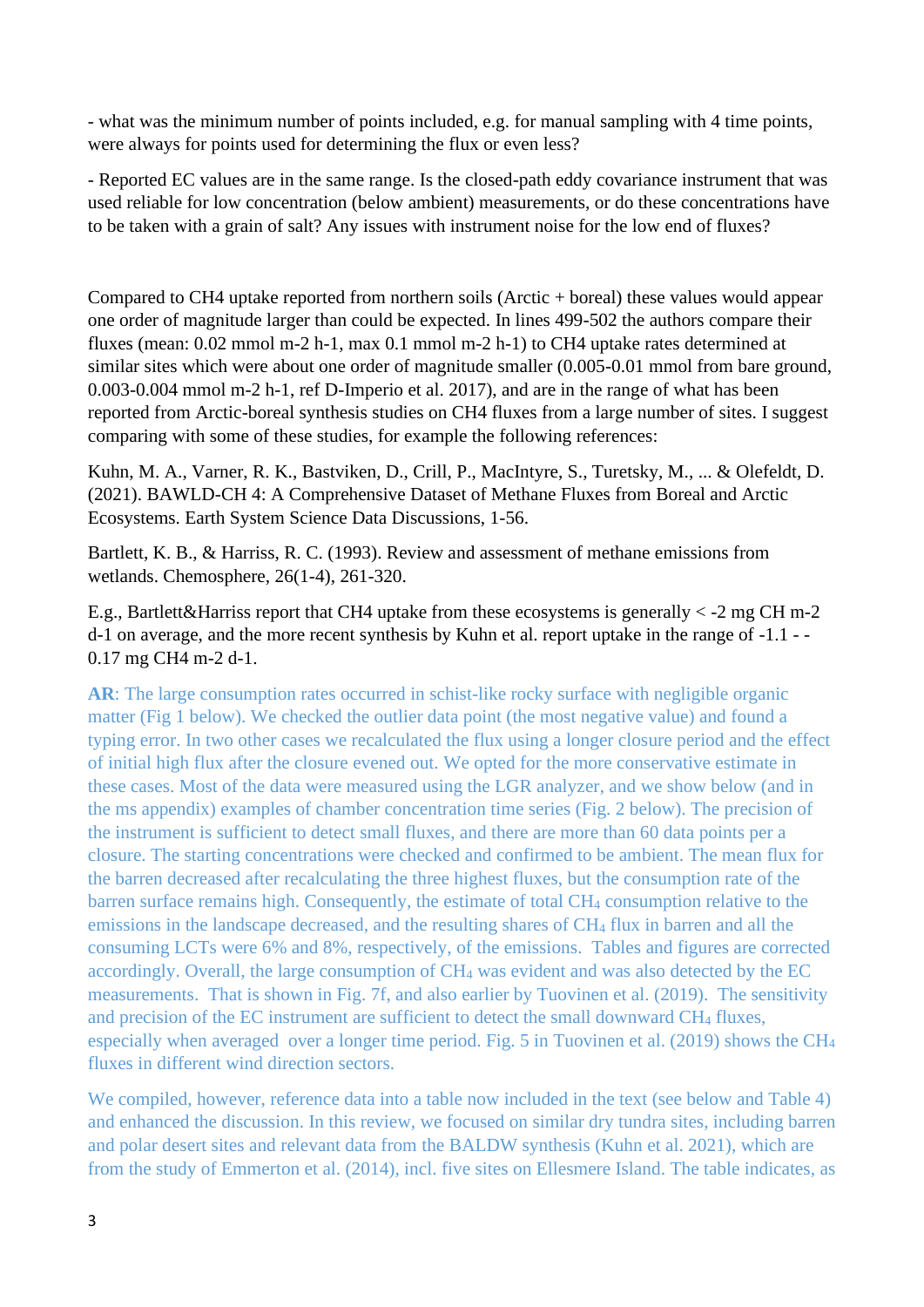already known, that the barren surfaces with limited organic matter and energy supply for the microbes tend to have large CH4 consumption rates.



Fig. 1. (Ms Fig. A1) Examples of the barren (left) and lichen tundra (right) plots with close views. Vegetation consists of, for instance, lichens, *Dryas octopetala,* and dwarf shrubs *Vaccinium vitis-ideae.*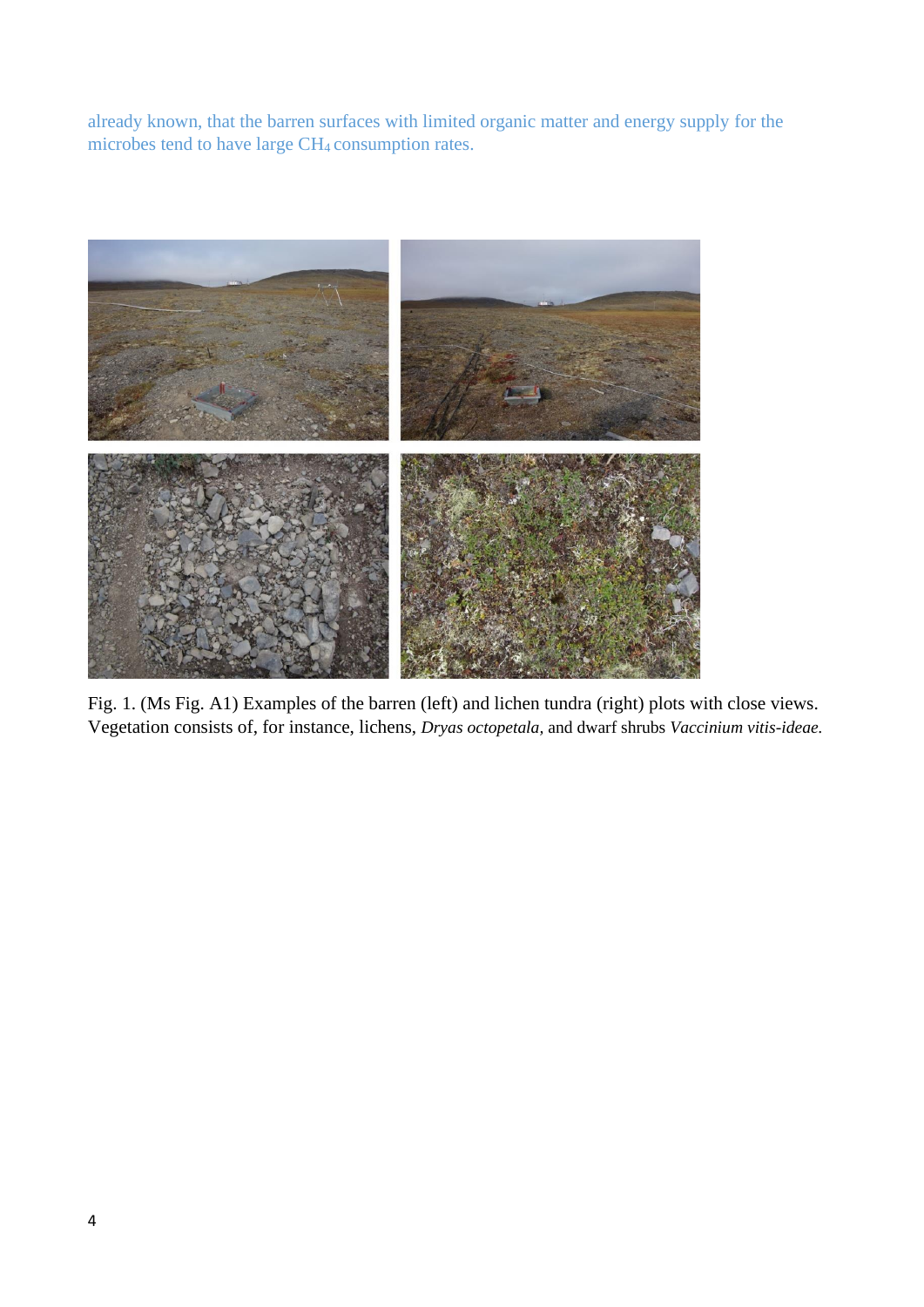

Fig. 2 (ms Fig. A2). Examples of gas concentration variations in chambers measured using the LGR analyzer. The examples represent lichen tundra, barren, and wet fen.

Table 1 (ms Table 4). Review of reported consumption rates of atmospheric CH<sup>4</sup> in dry mineral soil tundra incl. this study.

| Location                       | Habitat type                           | Mean                                    | Min     | Max     | Reference                |
|--------------------------------|----------------------------------------|-----------------------------------------|---------|---------|--------------------------|
|                                |                                        | (µmol m <sup>-2</sup> h <sup>-1</sup> ) |         |         |                          |
| Narsarsuaq, Greenland          | low elevation heath vegetation         | $-1.2$                                  | $-4.0$  | $-0.2$  | St Pierre et al. 2019    |
| Narsarsuaq, Greenland          | high elevation heath vegetation        | $-2.6$                                  | $-11.9$ | 3.6     | St Pierre et al. 2019    |
| Disko Island, Greenland        | low elevation heath vegetation         | $-3.8$                                  | $-12.1$ | $-1.1$  | St Pierre et al. 2019    |
| Disko Island, Greenland        | high elevation heath vegetation        | $-3.5$                                  | $-12.1$ | $-1.3$  | St Pierre et al. 2019    |
| Tierra del Fuego, Argentina    | alpine tundra                          | 0.5                                     | $-16.6$ | 10.3    | Sá et al. 2019           |
| Disko Island, Greenland        | $\text{dry}$ tundra heath <sup>1</sup> | $-4.0$                                  | $-4.4$  | $-2.5$  | D'Imperio et al. 2017    |
| Disko Island, Greenland        | bare ground <sup>1</sup>               | $-9.0$                                  | $-15.0$ | $-3.8$  | D'Imperio et al. 2017    |
| Disko Island, Greenland        | Betula nana and Salix sp. heath        | $-4.0$                                  |         |         | Christiansen et al. 2014 |
| Axel Heiberg Island, CA        | vegetated ice-wedge polygon            |                                         | $-2.7$  | $-0.3$  | Lau et al. $2015$        |
| Lake Hazen, Ellesmere I., CA   | polar desert <sup>2</sup>              | $-3.6$                                  | $-7.0$  | 0.0     | Emmerton et al. 2014     |
| Zackenberg Valley, Greenland   | moist tundra                           | $-3.1$                                  | $-7.0$  | $-2.0$  | Jørgensen et al. 2014    |
| Zackenberg Valley, Greenland   | dry tundra & barren ground             | $-7.0$                                  | $-16.0$ | $-4.0$  | Jørgensen et al. 2015    |
| Zackenberg Valley, Greenland   | tundra heath                           | $-1.3$                                  | $-6.0$  | $0.0\,$ | Christensen et al. 2000  |
| Okse Bay, Ellesmere I., CA     | polar desert <sup>3</sup>              | $-0.5$                                  |         |         | Brummel et al. 2014      |
| Petterson R., Ellesmere I., CA | polar desert <sup>3</sup>              | $-0.04$                                 |         |         | Brummel et al. 2014      |
| Dome, Ellesmere I., CA         | polar desert <sup>3</sup>              | $-0.5$                                  |         |         | Brummel et al. 2014      |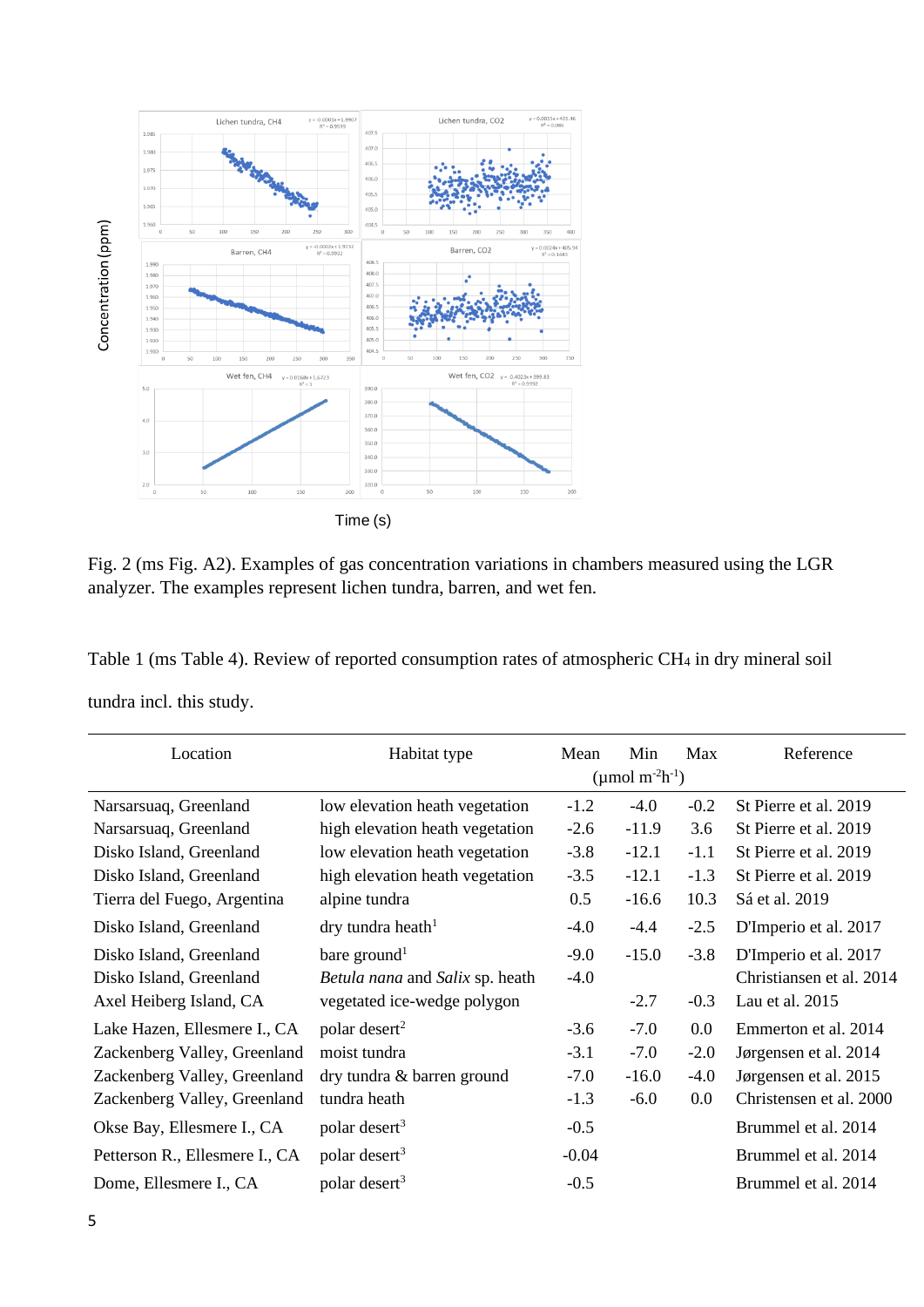| BAWLD-CH <sub>4</sub> Synthesis | dry tundra         |         | $-2.9$  | 5.2    | Kuhn et al. 2021        |
|---------------------------------|--------------------|---------|---------|--------|-------------------------|
| BAWLD-CH <sub>4</sub> Synthesis | boreal forest      |         | $-2.6$  |        | $-0.5$ Kuhn et al. 2021 |
| Tiksi, RU                       | lichen tundra mean | $-11.3$ | $-57.9$ | $-0.4$ | This study              |
| Tiksi, RU                       | barren             | $-18.1$ | $-57.9$ | $-3.0$ | This study              |
| Tiksi, RU                       | vegetated          | $-6.0$  | $-34.7$ | $-0.4$ | This study              |
| Tiksi, RU                       | meadow             | $-1.0$  | $-21.1$ |        | 24.5 This study         |
| Tiksi, RU                       | dwarf-shrub tundra | $-0.2$  | $-2.9$  | 20.3   | This study              |
| Tiksi, RU                       | bog                | $-2.1$  | $-14.8$ | 6.6    | This study              |

1) mean estimated from a figure, 2) min and max estimated from a figure, 3) one-three day

measurement

Line edits

Introduction

L62: and warming?

**AR**: text edited

L78: add reference. Also, useful to add that dry tundra is often reported as CH4 neutral, not necessarily as a small sink even. A recent reference that the authors may find useful: Kuhn, M. A., Varner, R. K., Bastviken, D., Crill, P., MacIntyre, S., Turetsky, M., ... & Olefeldt, D. (2021). BAWLD-CH 4: A Comprehensive Dataset of Methane Fluxes from Boreal and Arctic Ecosystems. Earth System Science Data Discussions, 1-56.

**AR**: Text edited accordingly

L78-80: a short explanation of tundra barrens and high-affinity methane oxidizers would be useful in this context (see comment above).

**AR**: Text changed as suggested

L87-88: Please be more specific – biased towards what? Does this mean in heterogeneous environments estimates are biased towards emissions? Or biased in that sense that an integrated flux does not yield sufficient information on sink/source behaviour of individual landcover types?

**AR**: The EC measurement may bias the flux estimate if the surface source/sink distribution is heterogeneous. This results from the fact that, even though EC integrates spatially, the spatial integration involves non-uniform weighting of the upwind surface elements (flux footprint).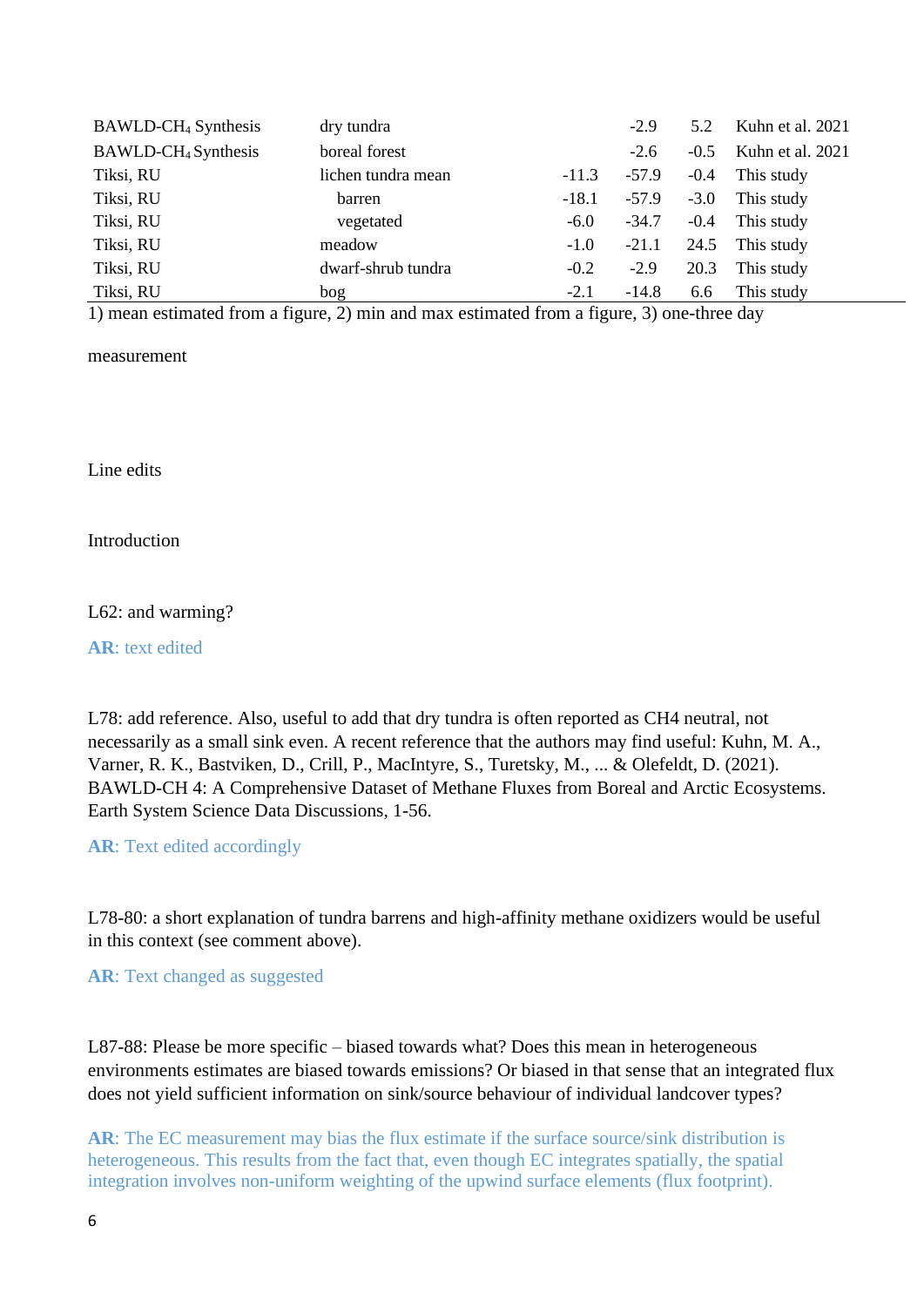Furthermore, the EC sampling varies temporally depending on meteorological conditions (footprint climatology), which affects the resulting flux statistics. Fluxes are not systematically biased towards either emission or uptake; the bias depends on the distribution of footprints vs that of sources/sinks (see Tuovinen et al., 2019). We rephrased the text.

### Methods

### L110: delete "normal"

### **AR:** That's replaced by climate normal

L113: soil organic matter content? Additionally, please provide some information of organic layer thickness at the site in the methods text, and refer to Table 1. Based on the reported low OM content, lichen patches are located exclusively on mineral soil with very thin or no organic layer? Do the authors have any information on the lichen species that could be added?

**AR**: The most abundant lichen genera were added into the Table 1. Those are *Thamnolia*, *Flavocetraria,* and *Alectoria*. Information about the organic layer depths added in the text: it is negligible in lichen tundra (and barren), a few cm in the dwarf-shrub tundra, meadow, and graminoid tundra, and at least 30–40 cm in bog, dry fen, and wet fen (Mikola et al. 2018)

# L170: please add specifics of vials used for storage as well as type of GC (manufacturers, volume, tested for gas tightness during storage, how long were samples stored before analysis?)

**AR**: The following specifications are included in the text now. "four air samples were taken from the chambers using syringes (250 mL). The sample was pumped into a 50 mL glass vial with a rubber septum. The vial was purged with the sample and the vial was over-pressurized with the last 10 mL of the sample. Methane concentrations in samples were determined at the laboratory of the Voeikov Main Geophysical Observatory using a TSVET 500-M gas chromatograph (Chromatek, Ru) with a flame ionization detector. Each measurement was accompanied by calibration using standard gas mixtures with the NOAA2004 scale. The samples were analyzed within a month. The vials were tested prior the measurements: after two weeks, the samples were still over-pressurized and CH4 concentrations were within  $\pm 3$  ppb the concentration in the standard gas".

## L173: Was the 5-minute enclosure time applied to all surfaces, and was this enclosure time sufficient to accurately determine slope for low emitting (or uptake) sites?

**AR**: It was enough. The analyzer has a high precision.

L178: What about non-linearity due to PAR for CO2 measured with transparent chambers?

AR: Data were screened for variation in PPFD and rejected if the variation exceeded 100 µmol m<sup>-</sup>  $2s^{-1}$ . Now mentioned in the text.

L174-178: Where there some general rules applied as to how many points were usually discarded at the beginning of each measurement, and how many points were included for flux calculation? How was the quality of fluxes assured (R2, RSME, other)? Please add some specifics.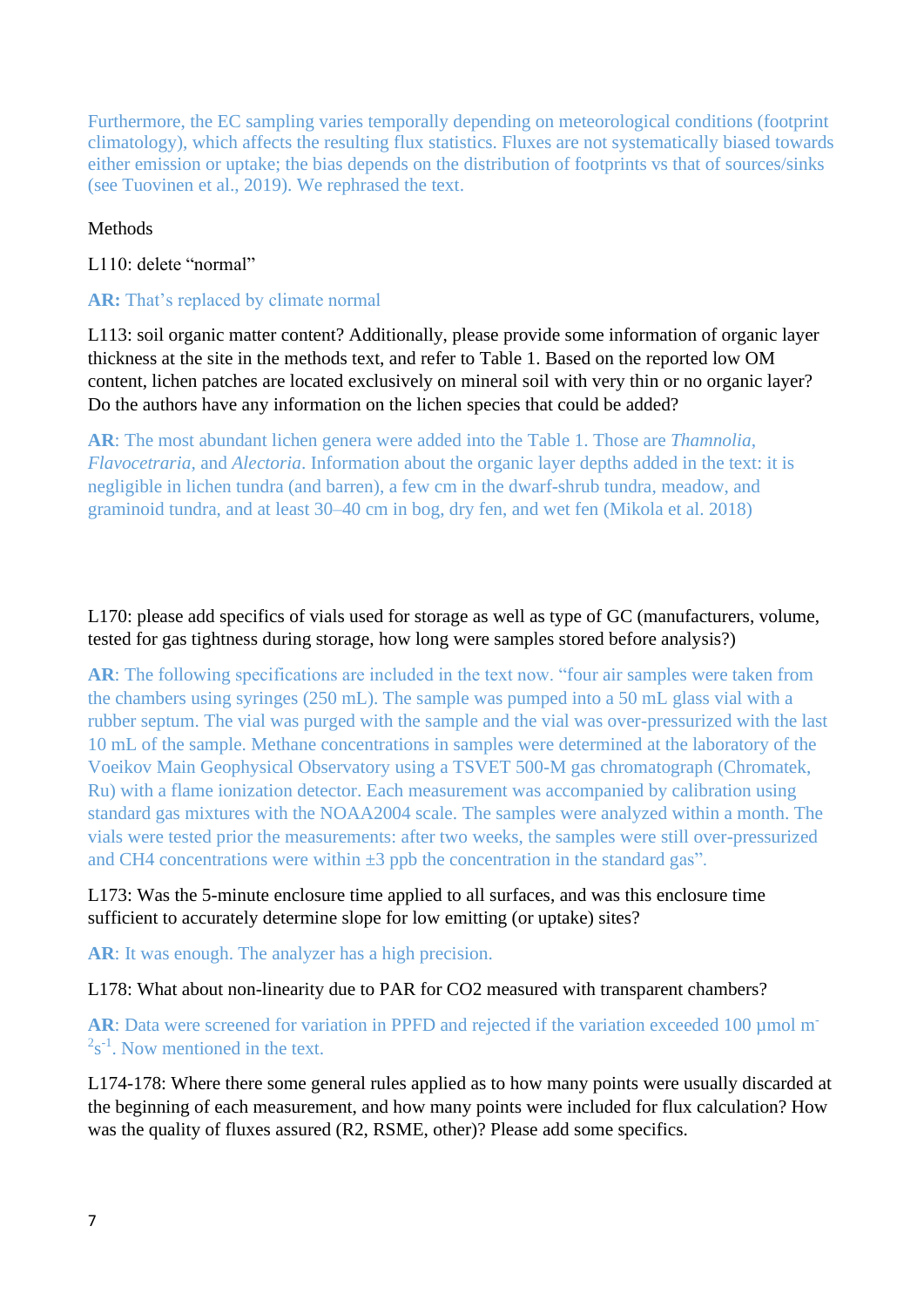AR. We added specifics of the flux determination in the text: The first data points were generally neglected when determining the slope of concentration change over time and cases with linear concentration change had coefficient of determination  $(R^2) > 0.9$ . No change in concentration meant zero flux. There were a few ebullition cases at the vehicle track measurement points that had only sparse or no vegetation cover. When determining NEE using the transparent chamber, the data were screened for variation in PPFD and rejected if the variation exceeded 100  $\mu$ mol m<sup>-2</sup> s<sup>-1</sup>.

# L262: why were different classes for graminoid tundra applied to CO2 and CH4 and not the same for both gases?

**AR:** That was based on assumed flux rate similarity based on moisture and vegetation characteristics.

### Results

L297-298: Check sentence structure.

## **AR**: Right, the text edited.

## L330: This is indeed quite large as a mean flux for atmospheric CH4 consumption. Please see specific comments above.

AR: See our reply above. Even though the largest negative flux data point was erroneous, and we applied more conservative data selection for the other two large value, the mean is still large. The large sink is supported by the EC observations, and the EC estimate for the northern sector shows actually larger consumption of CH<sup>4</sup> than our chamber-based estimate.

L367-398: It would be interesting to see the time series of CO2 and Ch4 fluxes measured with the eddy covariance technique, instead of just mean numbers based on wind sector contribution. That way the reader would get a better overview of the timing of high/low fluxes or possible peaks that would help interpret the data and help understand discrepancy between chamber and EC data. This time series could be in shown as supplementary in case the authors are tight for space in the main text.

AR: We compared data measured in the same time window. We refer here to Figure 5 in Tuovinen et al. (2019) that shows the 30-min CH4 fluxes as a function of wind direction. The range of these fluxes is about -0.045 to 0.18 mmol/m2/h, the limits corresponding to the barren and wet fen values measured with the chambers.

#### Discussion:

L422: Do the authors mean 9% ? Early they state 10%.

**AR**: We checked the consistency and replaced with a revised value (that is 8% of the emissions)

## L430-431: their high OM content is already mentioned in line 426.

## **AR**: We edited the sentence